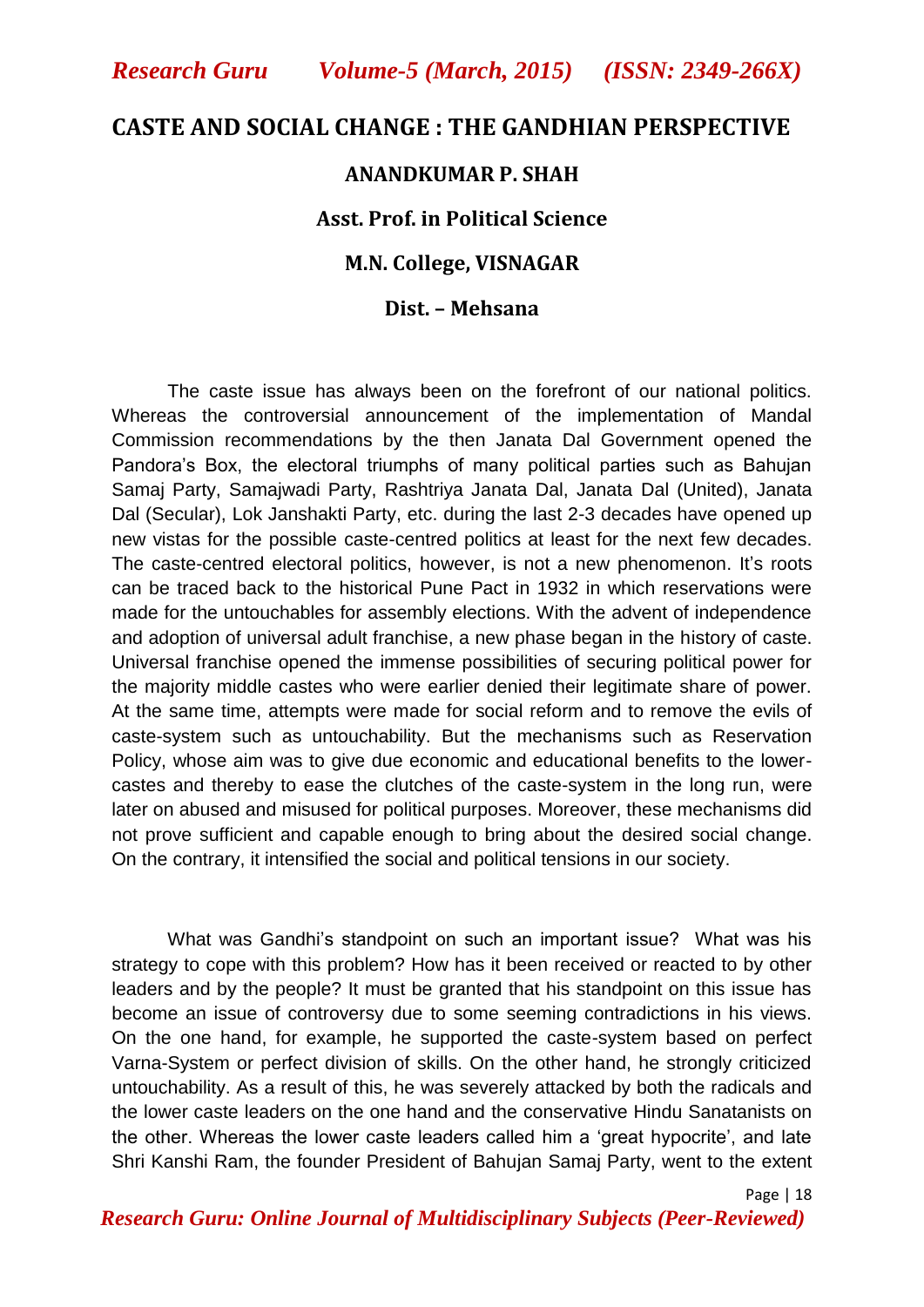of rejecting Gandhi as the Father of the Nation, the conservatives saw in him a threat to the very survival of the Hindu religious and social order.

The controversy has inspired me to explore what really was Gandhi"s standpoint on this issue. What I intend to do in this paper is to highlight Gandhi"s views and opinions on the caste issue. The truth, in my opinion, lies somewhere in between the two extremes, and I shall try to argue that Gandhi"s moderate approach is more useful in resolving the present social and political problems revolving around caste.

The caste system, often referred to as "the steel frame of Hindu social order", has existed for several centuries providing basic structure to the Indian society. Though there is no unanimity regarding the origins of the caste system, it is generally agreed upon that its four main divisions – Brahmin, Kshatriya, Vaisya and Sudra – were originally occupational, not essentially hereditary nor immutable. Over a period of time, the system suffered from degeneration by acquiring excessive rigidity, became completely hereditary, and was victimized by various kinds of customs and taboos. It created a hierarchy of social status with the Brahmins at its top and the Sudras or the outcastes at its bottom. The outcastes or the untouchables, who were engaged in the menial tasks, became the victims of ruthless oppression and systematic exploitation by the upper castes so much so that they were denied even basic human rights.

A voice of protest was raised against this inhuman and unjust system first of all by the saints like Nanak, Kabir and Chaitanya in the mediaeval period, and then by social reformers like Mahadev Govind Ranade, Jyotiba Phule, Dayananda Saraswati and V. R. Shinde in the 19<sup>th</sup> century.<sup>1</sup> From the 1870s onwards, the Indian leaders began to complain against the authoritarianism and racism of the colonial government and demanded social and political equality. But then, they came across the irony that they were denying the same thing to large masses of their won people – the outcastes or the untouchables. Hence, the then Indian leaders were rather forced to tackle the problem of untouchability without any further delay. However, there were three different opinions about how to tackle the problem and, hence, three different modes of action.**<sup>2</sup>** Some leaders like Bankim Chandra, Dayananda Saraswati, Vivekananda, Bipin Chandra Pal, Tilak and Aurobindo Ghose decided to argue from within the Hindu religious framework and tried to fight the conservatives with their own weapons. Some others like Surendra Nath Banerjee, Dadabhai Naoroji, Mahatma Phule and Wyomesh Chandra Banerjee followed the basic principles of European liberalism and argued that untouchability was inhuman,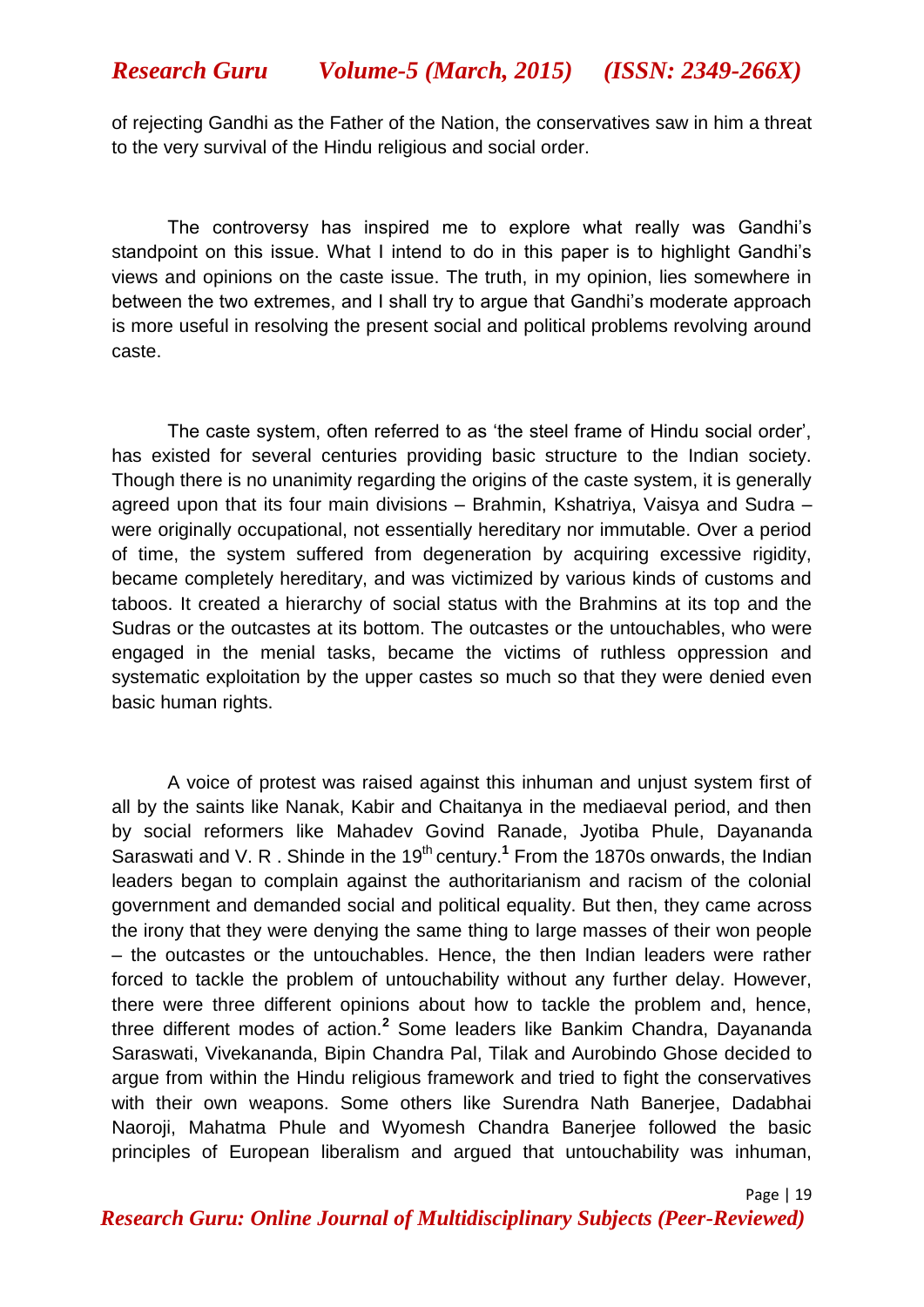unjust, against the fundamental equality of all men and denied basic human rights. Leaders like Lala Lajpat Rai, Rama Iyer, Bhulabhai Desai and Savarkar gave attention to the political dangers of untouchability saying that it had become a moral obligation and a political liability. Gandhi"s comprehensive approach against caste – system was unique in itself and assimilated many of the above-mentioned arguments.

Gandhi challenged the scriptural basic of untouchability saying that it is mentioned nowhere in the sacred texts like the Vedas, the Upnishadas and the Gita. Untouchability, he said, was a "perversion" of the originally sound Varna System. He also said that "Caste has nothing to do with religion. It is harmful both to spiritual and national growth."**<sup>3</sup>** Being a champion of individual liberty and equality, he could not tolerate the hierarchical structure of caste-system and criticized it in the strongest possible words. He was wise enough to notice the political significance of the caste issue and, therefore, put it on the national agenda and launched a nation-wide campaign against untouchability.

It is generally argued that Gandhi did not reject the caste-system in toto and, in the name of reforming it, he tried to maintain a kind of status quo. Though the early writings of Gandhi seem to confirm this argument, the charge does not contain a whole truth. A dispassionate analysis of his writings would show that he was humble enough to change his views on caste when he found that they were inconsistent with the principles which he believed to be fundamental. In other words, Gandhi"s social ideas, like that of his economic and political ones, also underwent a process of evolution.

It is well known that Gandhi was highly influenced by Hindu philosophy and his implicit faith in the fundamental principles of Hinduism prevented him from rejecting any of the essential things of Hinduism. Since Varna System, according to Gandhi, was one such essential thing of Hinduism, it was difficult for him to reject it. He defended it in these words: "Varnashrama is, in my opinion, inherent in human nature, and Hinduism has simply reduced it to a science. It does attach to birth. A man cannot change his Varna by choice. Not to abide by one"s Varna is to disregard the law of heredity."**<sup>4</sup>** He, however, tried to clarify the relationship between Varna and Caste and also between Varna and birth. He said, "I regard Varnashrama as a healthy division of work based on birth. The present ideas of caste are a perversion of the original. There is no question with me of superiority or inferiority. It is purely a question of duty. I have indeed stated that Varna is based on birth. But I have also said that it is possible for a Shudra, for instance, to become a Vaishya. But in order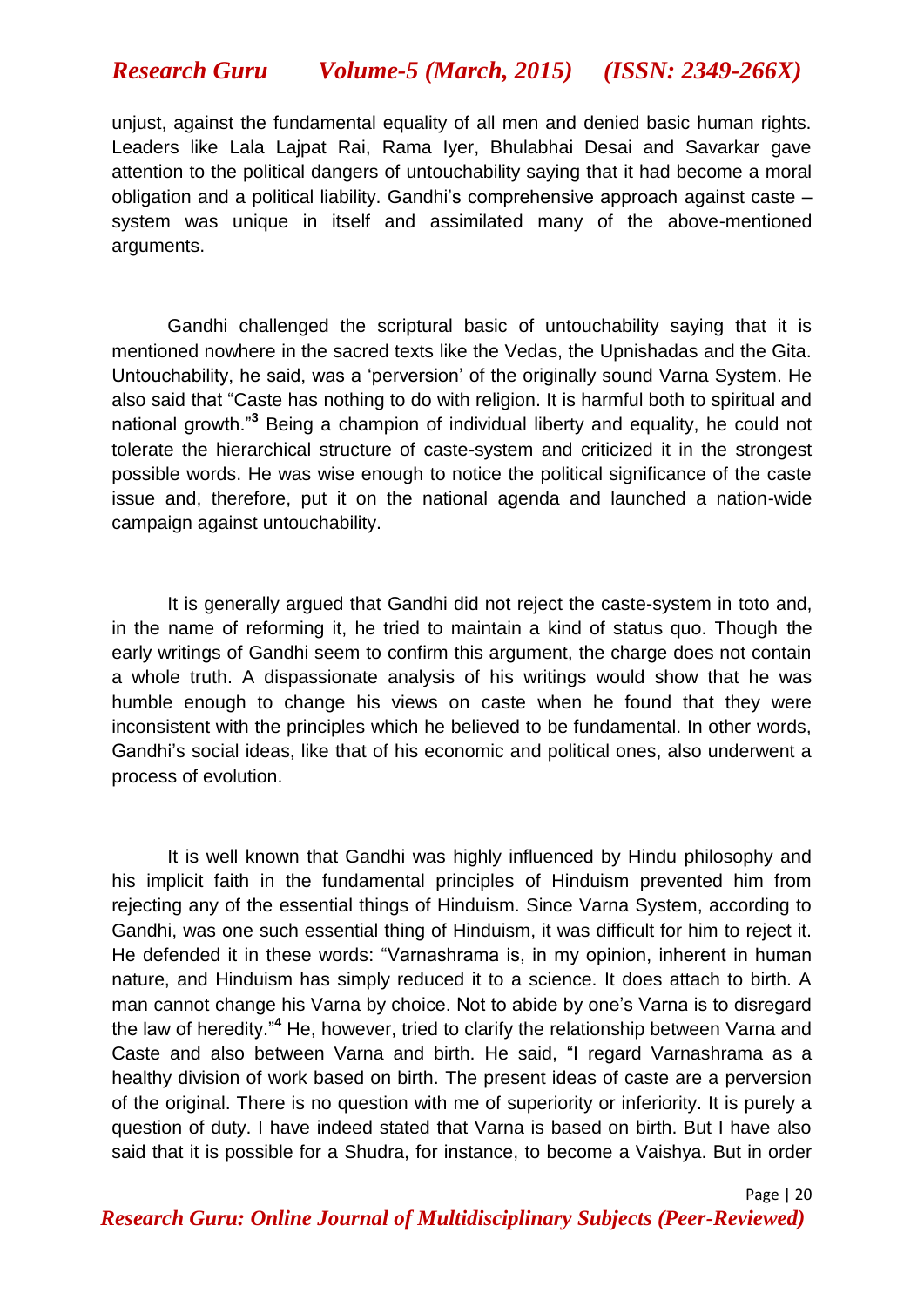to perform the duty of a Vaishya he does not need the label of a Vaishya. He who performs the duty of a Brahman will easily become one in the next incarnation."**<sup>5</sup>**

But when he saw that the existent caste-system was defended in the same of Varnashrama and his defence of Varnashrama was interpreted differently, he declared unmistakably that "Varnashrama of the Shastras is today non-existent in practice. The present caste system is the very antithesis of Varnashrama. The sooner public opinion abolishes it the better." **<sup>6</sup>** When asked whether he believed in the superiority of Varna, he categorically said, "No, not at all, though I do say Brahmanism is the culmination of the other Varnas, just as the head is the culmination of the body. It means capacity for superior service, but not superior status. The moment superior status is arrogated, it becomes worthy of being trampled under foot."**<sup>7</sup>**

Similarly, Gandhi, in his early age, defended the caste system which left the impression that he was conservative in this respect. In 1920, he said, "I am one of those who do not consider caste to be a harmful institution. In its origin, caste was a wholesome custom and promoted national well-being." **8** It seems that while defending the caste system, Gandhi had the original four-fold division of ancient times in his mind in which he saw many merits.**<sup>9</sup>** And he concluded that "Caste has saved Hinduism from disintegration." **<sup>10</sup>**

Gandhi subsequently came to realize the inherent defects of the castesystem. It divided the Hindu society into innumerable groups and sub-groups and fostered hostility and suspicion among themselves. It's excessive rigidity and limited range of social contacts left no room for scientific knowledge and progress. And above all, it defended and promoted untouchability. This led him to say that "the innumerable sub-castes are sometimes a convenience, often a hindrance. The sooner there is fusion the better." He also said that "Varna has nothing to do with caste. Down with the monster of caste that masquerades in the name of Varna."**<sup>11</sup>** He made it very clear that "I do not believe in caste in the modern sense. It is an excrescence and a handicap in progress…. A sort of hierarchy has been evolved in the caste-system. Assumption of superiority by any one person over any other is a sin against God and man. Thus caste, so far as it connotes distinction in status, is an evil."<sup>12</sup> His anger with the current form of the caste-system led him to declare that "Hinduism does not believe in caste."**<sup>13</sup>**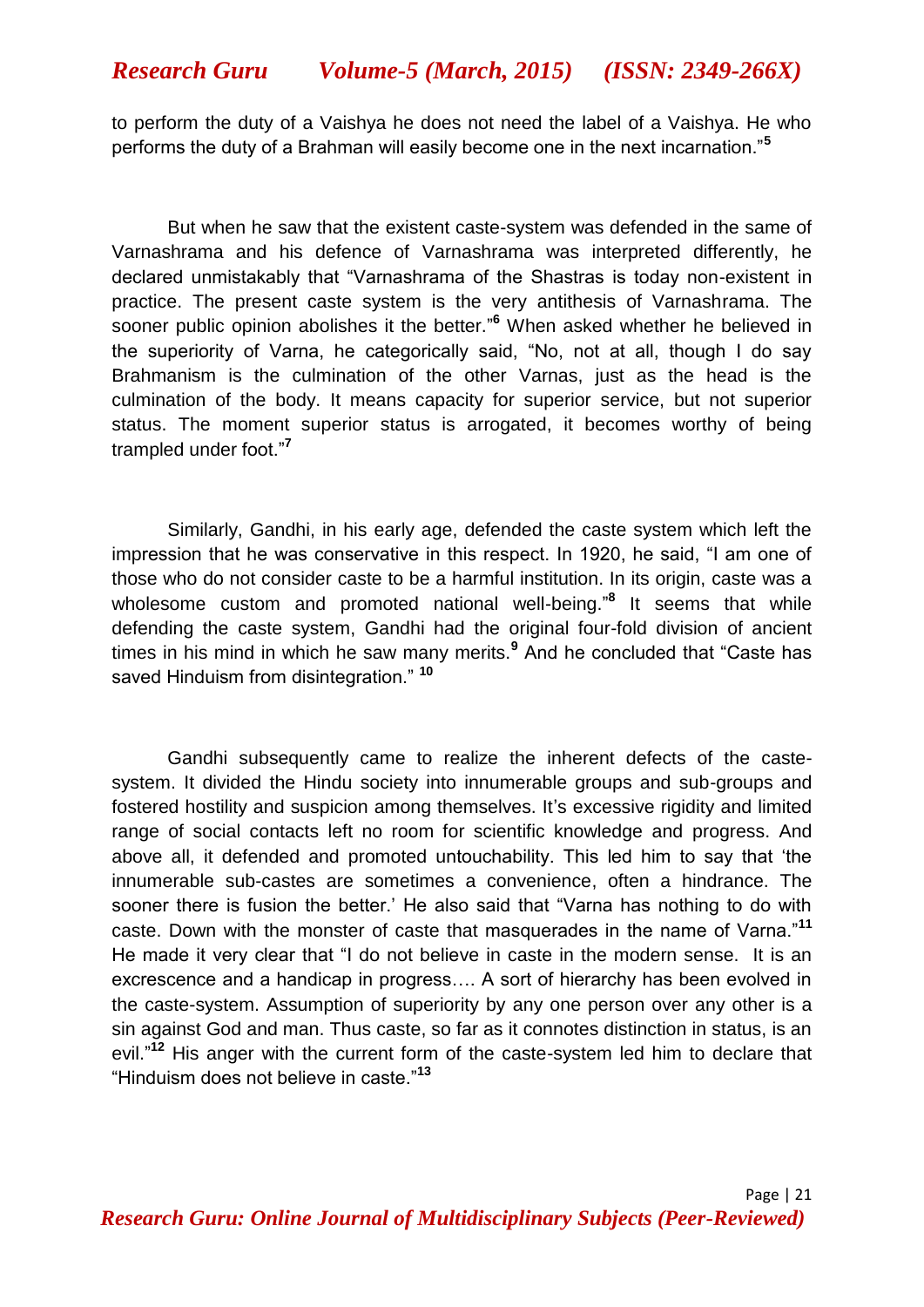Let us now see how have Gandhi"s ideas been received or reacted to by lower-caste leaders and by eminent scholars. Dr. B.R. Ambedkar called Gandhi "a social reactionary" and said, "Mr. Gandhi may be taken to be not in favour of caste. But Mr. Gandhi does not say that he is against the Varna System. And what is Mr. Gandhi"s Varna System? It is simply a new name for the caste system and retains all the worst features of the caste system."**<sup>14</sup>**

Dennis Dalton observes: "Above all, Gandhi sought, in so far as it was possible for a moral reformer in India, to promote social harmony and not to provoke abrupt change with violent consequences… there is little novelty in Gandhi"s position on caste. Except, that is, for the element of style … The admixture of continuity and innovation … always characterized his style… "**<sup>15</sup>**

According to Dr. V.P. Varma, "The defence of the Varnashrama is not a conservative apology for traditional social system… Gandhi was a reformer through and through but he did not like to give a rough handling to social patterns for the sheer delight of novelty and social experimentation… It appears that with the passage of time Gandhi"s historicist conservatism slightly yielded place to some kind of radical social equalitarianism."**<sup>16</sup>**

Gunnar Myrdal maintains that "When it came to the social aspects of caste and the status of women, Gandhi was an uncompromising radical leveler and never more so than in his later years. Throughout his life Gandhi was adamant in his condemnation of untouchability. It is true that in preaching an all-embracing, tolerant syncretism he sought to defend a purified and functional caste system as a means of social organization. But he was opposed to the caste system as it existed in India."**<sup>17</sup>**

Page | 22 A good deal of controversy also prevails regarding Gandhi"s strategy to deal with untouchability and casteism. It is argued that he didn't pay his full attention and energy in a concentrated manner to the cause of eradicating untouchability as he did for some other issues. Doubts were raised even for his integrity and commitment to the issue of caste. As the Bahujan Samaj Party leader, Mr. Kanshi Ram, observed, "What has Gandhi done? He fought tooth and nail against the interests of the downtrodden people. In September 1932, he went on fast against reservations. Later it was propagated that Gandhi was responsible for reservations. He was a great hypocrite, to my mind." **<sup>18</sup>** Another charge leveled against Gandhi is that he considered eradicating untouchability as the duty only of caste Hindus and did not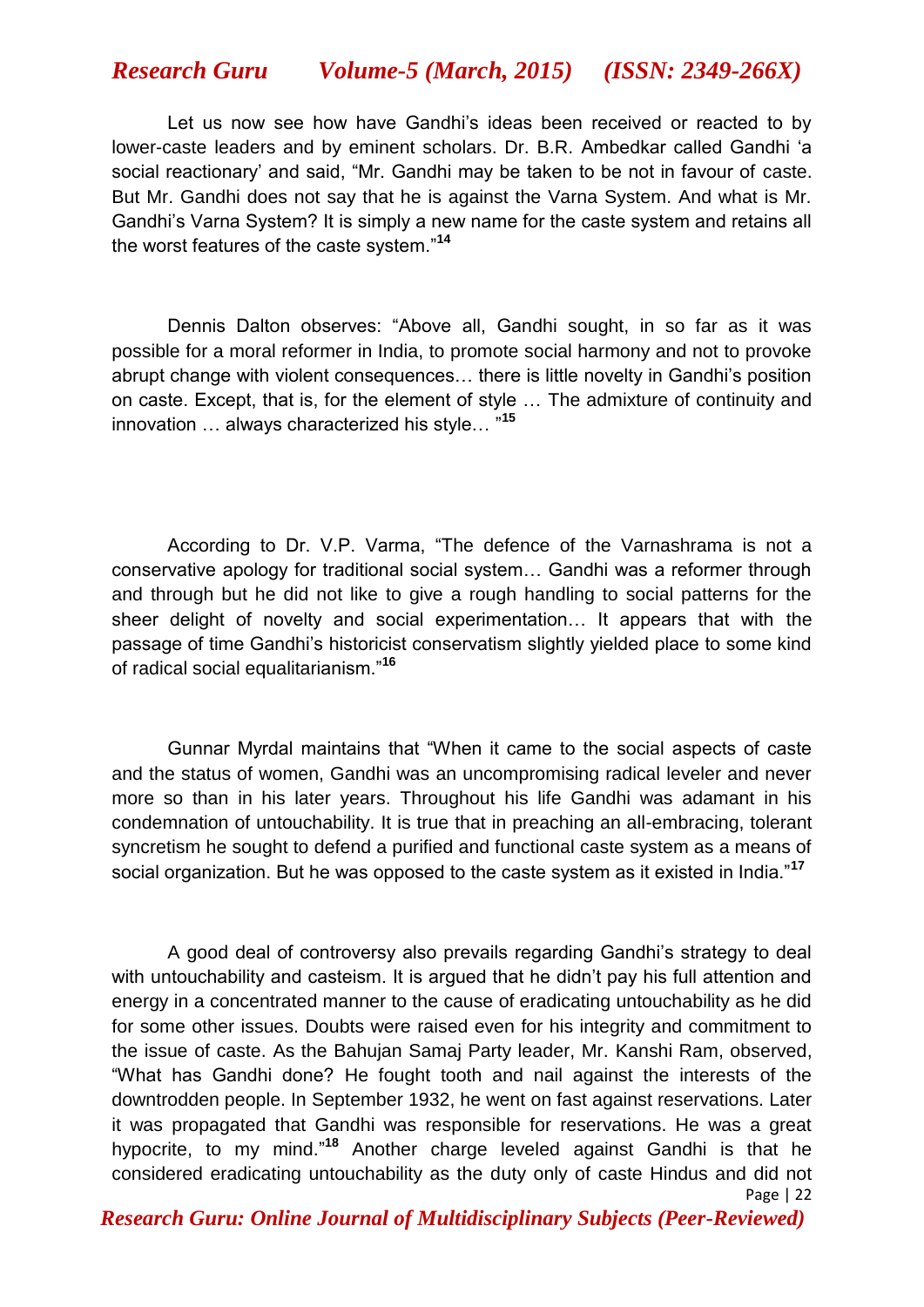make the untouchables a "party" to his campaign. It made the outcaste people rather passive and dependent on the caste Hindus for their emancipation, prevented them from organizing themselves to give united fight against their oppressors and also hindered the emergence of a strong indigenous Dalit leadership. In the words of Prof. B.C. Parekh, his campaign "gave the Harijans dignity but not power; moral and, to some extent, social but not political and economic equality; self-respect but not the self-confidence to organize and fight their own battles."**<sup>19</sup>** The radicals also argued that his approach was too soft and attention was paid more on eradicating untouchability rather than eradicating the caste system.

Though some of these arguments sound appealing and convincing, they do not contain the whole truth. First of all, it must not be forgotten that apart from the problem of untouchability, Gandhi had many other equally, if not more, important problems to be tackled. He was excessively involved in fighting the greatest imperial power of the world. Hence, in spite of all his good intentions, he could not devote his time and energy to it beyond a limit. His commitment to the cause of eradicating untouchability is evident from his statement that "untouchability is not only not a part and parcel of Hinduism, but a plague, which it is the bounden duty of every Hindu to combat." **<sup>20</sup>** And who else but Gandhi would be more worried about the rights of the untouchables? While opposing the idea of separate electorate in the Second Roundtable Conference in London, he stated unambiguously that "We do not want on our register and on our census untouchables classified as a separate class. Sikhs may remain as such in perpetuity, so may Muhammadans, so may Europeans. Will untouchables remain untouchables in perpetuity? … If I was the only person to resist this thing, I should resist it with my life."**<sup>21</sup>** And he did resist it at the risk of his life when the Communal Award was announced in August, 1932.

The charge that Gandhi prevented the outcaste people from uniting themselves and hindered the emergence of their own leadership seems baseless. On the contrary, it was he who encouraged Nehru to appoint Ambedkar as Law Minister in his 1946 Cabinet and then to continue in free India"s first Union Cabinet.**<sup>22</sup>** He did criticised the militant activities of the outcaste people as it was against his lifelong cherished principle of non-violence. Not only Gandhi but, I am sure, anyone of us would ever like such militant and aggressive approach. As against this, Gandhi launched a nation-wide campaign against untouchability and came out with a number of constructive programmes for the upliftment of the untouchables. It gave them a measure of dignity and self-confidence and the courage to stand up for their rights. It is due to his life-long efforts that the independent India was confident enough to abolish untouchability by a single stroke of pen. Thus, Prof. B. C. Parekh has rightly observed that "The Sanatanists were right to see him as their most deadly

*Research Guru: Online Journal of Multidisciplinary Subjects (Peer-Reviewed)*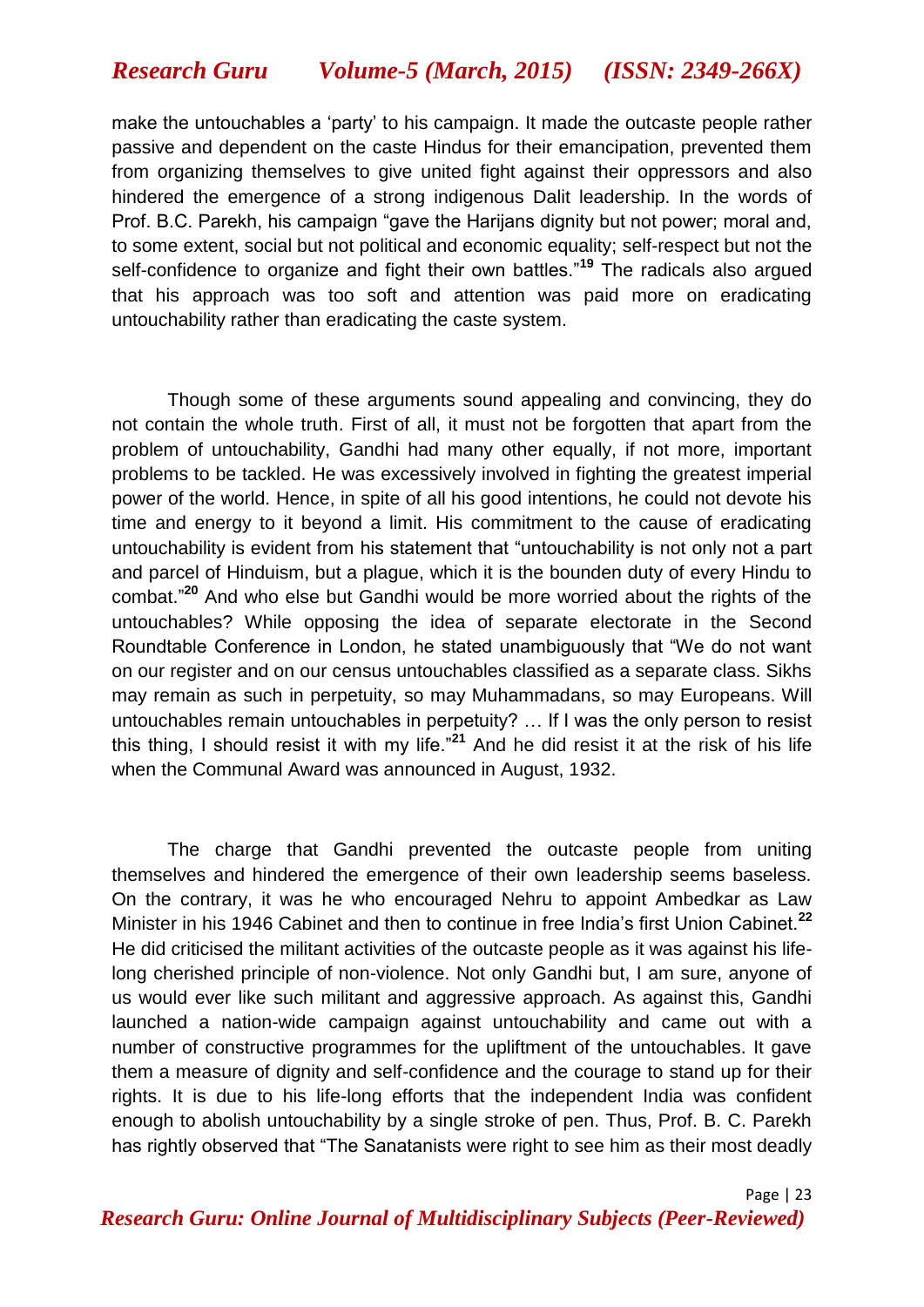enemy, and Ambedkar was wrong to question his commitment and enormous contribution."**<sup>23</sup>**

The argument that Gandhi was interested only in eradicating untouchability rather than caste itself also needs to be analysed carefully. The circumstances under which he was conducting his campaign were unique and restricted his options. As mentioned earlier, the most important task before him at that time was to gain India"s freedom and he was not prepared to do anything that would undermine India"s nationalist forces. From the 1930s onwards, the problem of communalism was one of the greatest hindrance to India"s nationalist movement. A sizeable number of Muslims, Sikhs and Christians had left the Congress. Under the circumstances, his direct attack on caste system would have raised new tensions between the caste Hindus and the outcastes. This would have certainly undermined our freedom struggle. Hence he decided to attack caste-system indirectly by launching a campaign against untouchability. He was confident enough that his campaign would undermine the caste system in the long run. Jawaharlal Nehru clarified this point in 1956 in these words:

"I spoke to Gandhi repeatedly : why don"t you hit out at the caste system directly? He said that he did not believe in the caste system except in some idealized form of occupations and all that; but that the present caste system is thoroughly bad and must go. 'I am undermining it completely,' he said, 'by my tackling untouchability.'

You see... he had a way of seizing one thing and concentrating on it. 'If untouchability goes," he said, "the caste system goes." **24**

It is, thus, quite clear that Gandhi"s opposition to the current form of caste system was equally strong to that of untouchability. What prevented him from launching a direct attack on caste itself were perhaps the strategic considerations dictated by the then prevailing circumstances.

There is still a long way ahead to go. Inspite of Gandhi"s life-long untiring efforts and inspite of abolishing it by constitutional provisions, untouchability still exists in different forms in almost every part of the country. Harijans still remain socially oppressed, are denied basic human rights and are punished brutally for giving the slightest offence to caste Hindus. The cases of atrocities against the Dalits are increasing throughout the country.**<sup>25</sup>** Naturally, this has increased the feelings of discontent and dissatisfaction among the Dalits and roused anger and bitterness in their minds. They have now become aware about their rights and will not hesitate to

Page | 24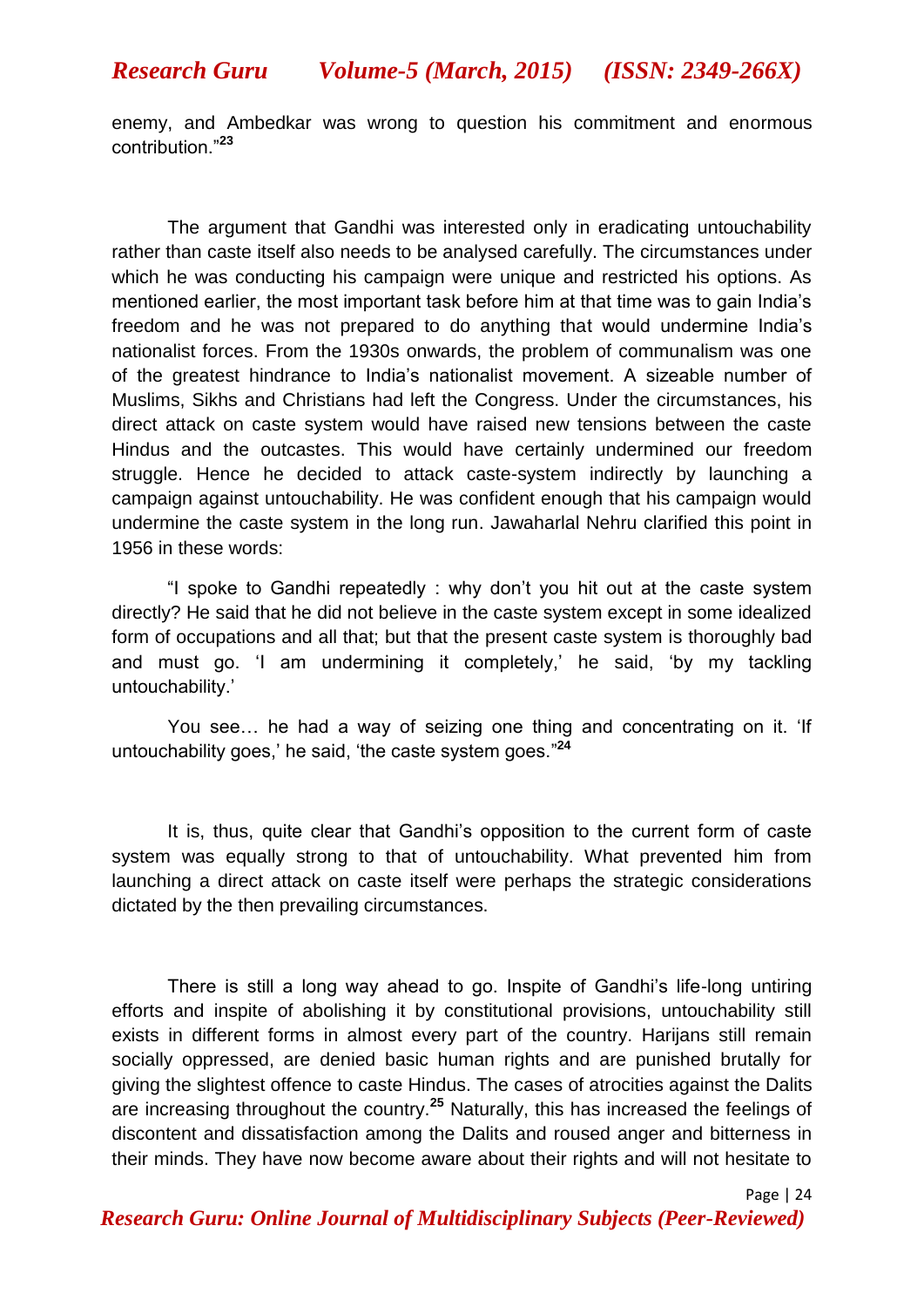grab them if not given in a just and peaceful manner. The time has come to pay due attention to their grievances and problems and to launch wide-ranging constructive programmes for their upliftment, failing which they will not hesitate in overthrowing the existing order as a Dalit poet, Shankar Limbale, says in these words :

I do not ask for the sun and moon form your sky, your farm, your land, your high houses or your mansions. I do not ask for gods or rituals, castes or sects. Or even for your mother, sisters, daughters.

I ask for my rights as a man. you give me my rights. or else

I will uproot the scriptures like railway tracks. Burn like a city bus your lawless laws my friends! My rights are rising like the sun. Will you deny this sunrise? **<sup>26</sup>**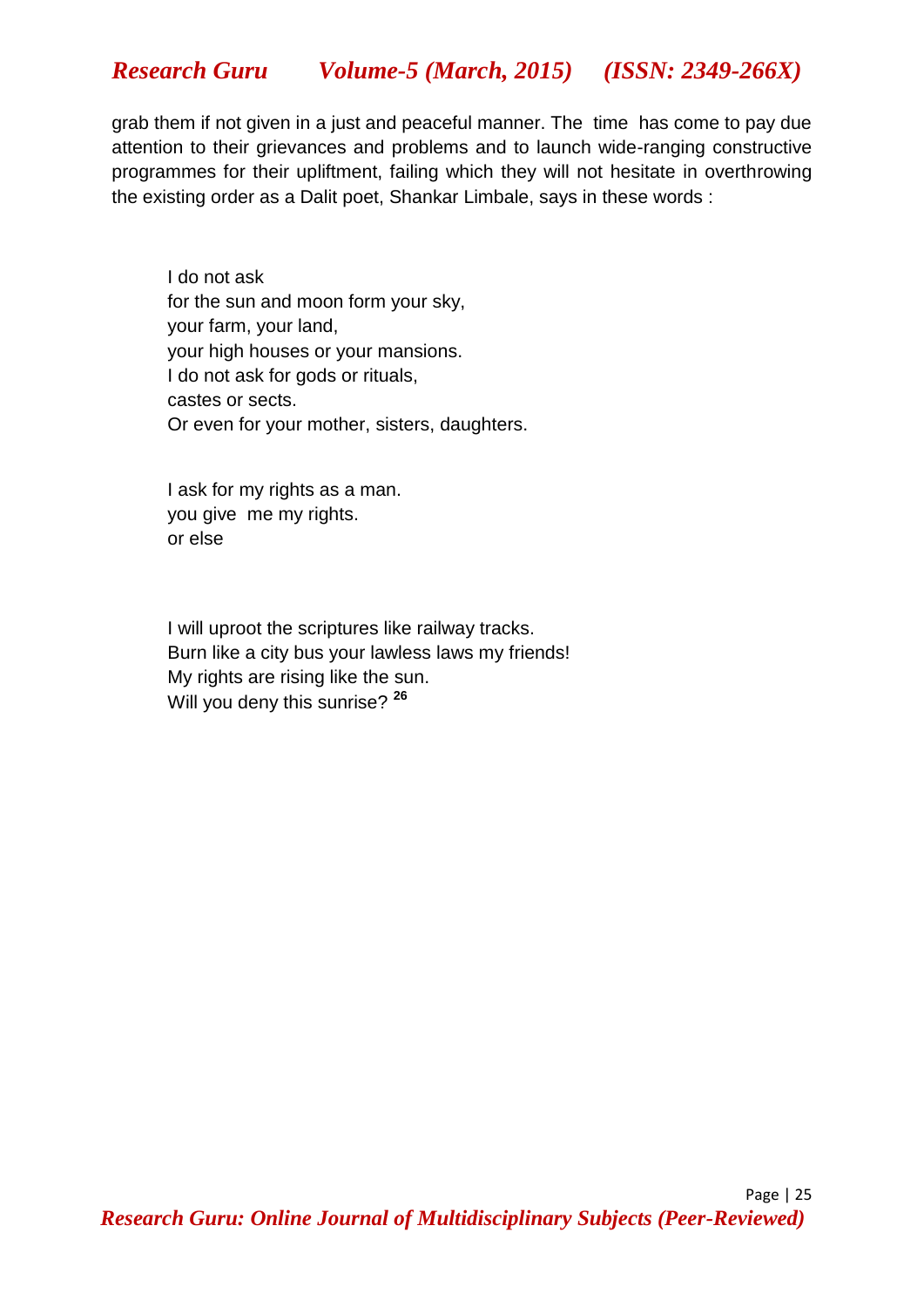## **NOTES AND REFERENCES**

- 1. For details, see K.C. Yadav and Rajbir Singh, India"s Unequal Citizens : A Study of Other Backward Classes, New Delhi, 1994, pp. 28-33.
- 2. B.C. Parekh, Colonialism, Tradition and Reform : An Analysis of Gandhi"s Political Discourse, Sage Publications India Pvt. Ltd., New Delhi, 1989, p.213.
- 3. Nirmal Kumar Bose, Selections From Gandhi, Navajivan Publishing House, Ahmedabad, 1957, p. 265.
- 4. Young India, 6-10-1921, p. 317.
- 5. Young India, 23-4-1925, p.145.
- 6. Harijan, 16-11-1935, p. 316.
- 7. Cited in Arvind Sharma, "Karma and Rebirth in Gandhi's Thought" in Gandhi Marg, Vol. 16, No. 1, April-June 1994, p.98.
- 8. Young India, 25-2-1920, p. 397.
- 9. For details, see B.C. Parekh, op.cit., p. 226.
- 10.Young India, 8-12-1920, p. 480.
- 11.Young India, 24-11-1927, p.390.
- 12.M. K. Gandhi, My Religion, Navajivan Publishing House, Ahmedabad, 1955, pp. 128-57.
- 13.Harijan, 6-3-1937, p. 27.
- 14.B.R. Ambedkar, What Congress and Gandhi Have Done to the Untouchables, Thacker and Co., Bombay, 1946, p.297.

Page | 26

*Research Guru: Online Journal of Multidisciplinary Subjects (Peer-Reviewed)*